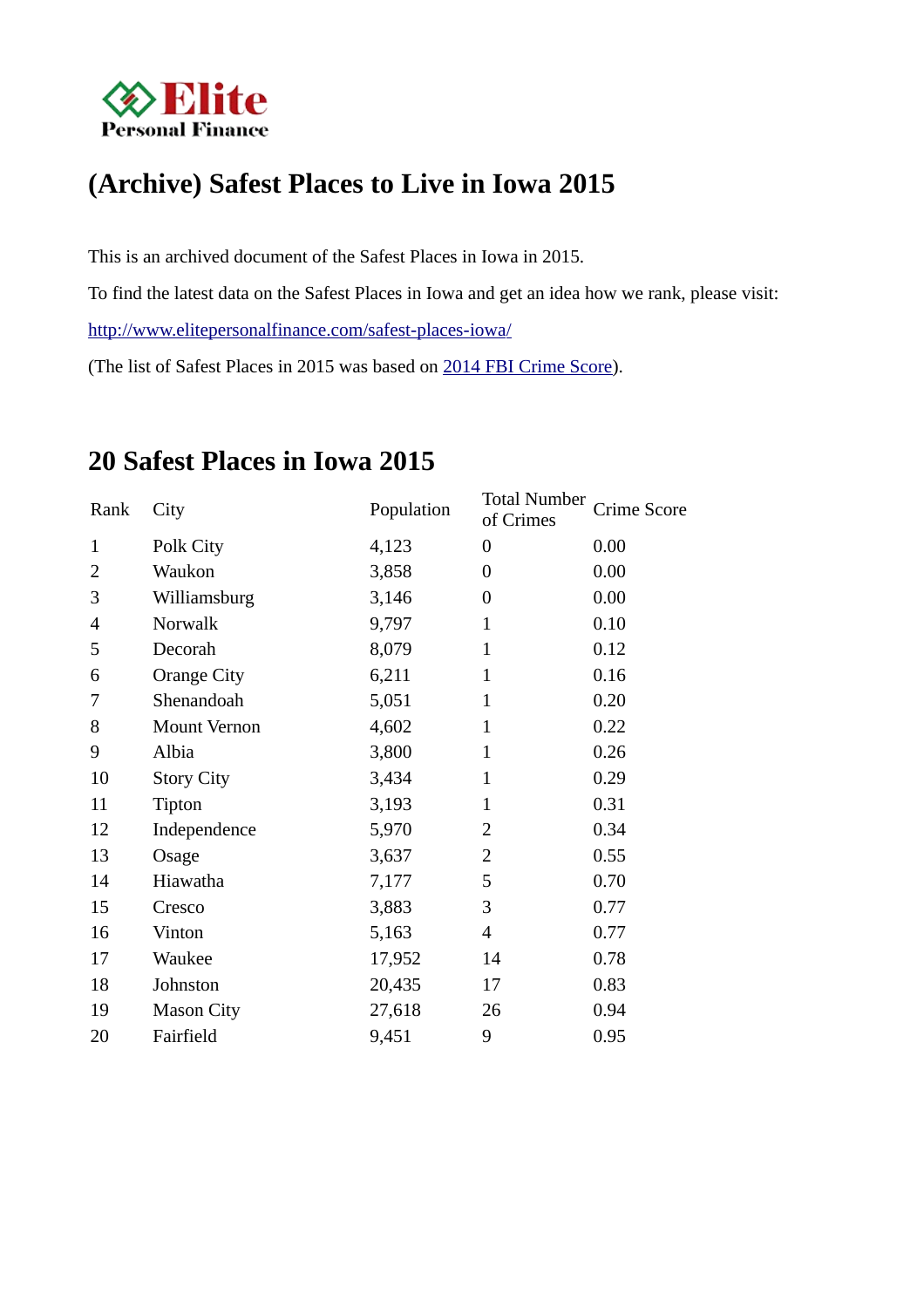# **All Cities in Iowa**

Elite Personal Finance made a detailed analysis of all cities in Iowa and divided them into the following categories:

- under 3,000 residents
- $3,000 10,000$  residents
- 10,000 30,000 residents
- over 30,000 residents

#### **Under 3,000 residents**

| City                | Population | of Crimes | Crime Score         |
|---------------------|------------|-----------|---------------------|
| Hawarden            | 2,553      | 2         | 0.78                |
| Audubon             | 2,049      | 2         | 0.98                |
| <b>Walcott</b>      | 1,624      | 2         | 1.23                |
| Marengo             | 2,511      | 5         | 1.99                |
| <b>Bloomfield</b>   | 2,644      | 6         | 2.27                |
| Ogden               | 2,033      | 5         | 2.46                |
| Wilton              | 2,809      | 7         | 2.49                |
| <b>State Center</b> | 1,481      | 4         | 2.70                |
| <b>Prairie City</b> | 1,687      | 5         | 2.96                |
| Toledo              | 2,262      | 9         | 3.98                |
| Onawa               | 2,923      | 12        | 4.11                |
| <b>Buffalo</b>      | 1,294      | 8         | 6.18                |
|                     |            |           | <b>Total Number</b> |

#### **3,000 – 10,000 residents**

| Rank           | City               | Population | <b>Total Number</b><br>of Crimes | Crime Score |
|----------------|--------------------|------------|----------------------------------|-------------|
| 1              | Polk City          | 4,123      | 0                                | 0.00        |
| 2              | Waukon             | 3,858      | 0                                | 0.00        |
| 3              | Williamsburg       | 3,146      | $\boldsymbol{0}$                 | 0.00        |
| $\overline{4}$ | <b>Norwalk</b>     | 9,797      | 1                                | 0.10        |
| 5              | Decorah            | 8,079      | 1                                | 0.12        |
| 6              | <b>Orange City</b> | 6,211      | 1                                | 0.16        |
| 7              | Shenandoah         | 5,051      | 1                                | 0.20        |
| 8              | Mount Vernon       | 4,602      | $\mathbf{1}$                     | 0.22        |
| 9              | Albia              | 3,800      | $\mathbf{1}$                     | 0.26        |
| 10             | <b>Story City</b>  | 3,434      | 1                                | 0.29        |
| 11             | Tipton             | 3,193      | 1                                | 0.31        |
| 12             | Independence       | 5,970      | 2                                | 0.34        |
| 13             | Osage              | 3,637      | 2                                | 0.55        |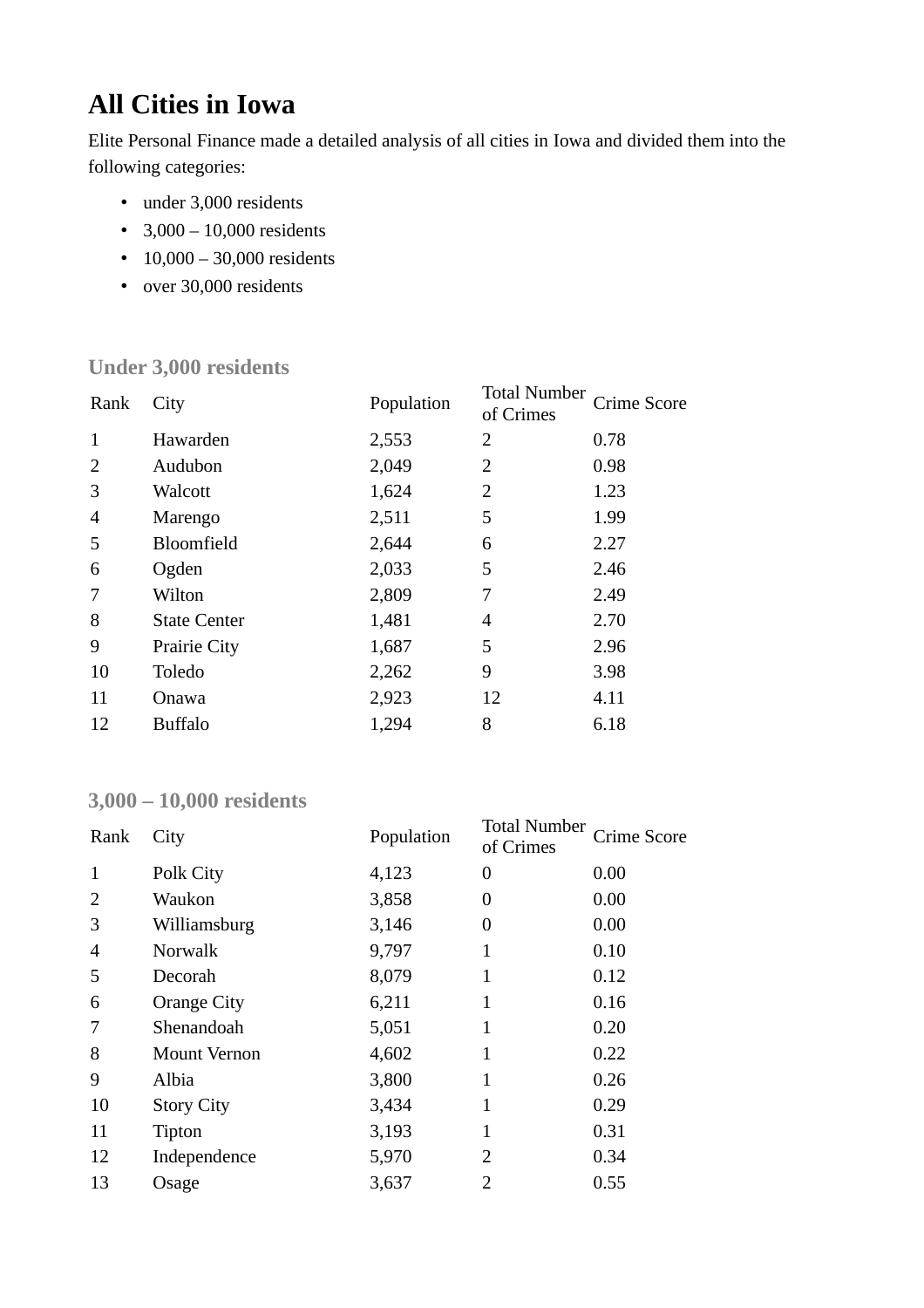| 14 | Hiawatha               | 7,177 | 5                        | 0.70 |
|----|------------------------|-------|--------------------------|------|
| 15 | Cresco                 | 3,883 | 3                        | 0.77 |
| 16 | Vinton                 | 5,163 | $\overline{\mathcal{A}}$ | 0.77 |
| 17 | Fairfield              | 9,451 | 9                        | 0.95 |
| 18 | <b>Iowa Falls</b>      | 5,212 | 5                        | 0.96 |
| 19 | Pleasant Hill          | 9,149 | 10                       | 1.09 |
| 20 | Camanche               | 4,385 | 5                        | 1.14 |
| 21 | Jefferson              | 4,236 | 5                        | 1.18 |
| 22 | Spirit Lake            | 4,974 | 6                        | 1.21 |
| 23 | Anamosa                | 5,544 | 7                        | 1.26 |
| 24 | <b>Mount Pleasant</b>  | 8,662 | 11                       | 1.27 |
| 25 | Humboldt               | 4,623 | 6                        | 1.30 |
| 26 | Carroll                | 9,988 | 13                       | 1.30 |
| 27 | Eldridge               | 6,126 | 8                        | 1.31 |
| 28 | <b>West Liberty</b>    | 3,724 | 5                        | 1.34 |
| 29 | New Hampton            | 3,570 | 5                        | 1.40 |
| 30 | Dyersville             | 4,129 | 6                        | 1.45 |
| 31 | Osceola                | 5,041 | 8                        | 1.59 |
| 32 | <b>Windsor Heights</b> | 4,897 | 8                        | 1.63 |
| 33 | <b>West Burlington</b> | 3,027 | 5                        | 1.65 |
| 34 | Maquoketa              | 6,044 | 10                       | 1.65 |
| 35 | Le Mars                | 9,821 | 17                       | 1.73 |
| 36 | De Witt                | 5,275 | 10                       | 1.90 |
| 37 | <b>Eagle Grove</b>     | 3,472 | 7                        | 2.02 |
| 38 | Le Claire              | 3,955 | 8                        | 2.02 |
| 39 | Clear Lake             | 7,673 | 16                       | 2.09 |
| 40 | Winterset              | 5,068 | 11                       | 2.17 |
| 41 | <b>Sergeant Bluff</b>  | 4,349 | 10                       | 2.30 |
| 42 | Chariton               | 4,238 | 10                       | 2.36 |
| 43 | Atlantic               | 6,898 | 17                       | 2.46 |
| 44 | <b>Charles City</b>    | 7,495 | 19                       | 2.54 |
| 45 | Algona                 | 5,504 | 14                       | 2.54 |
| 46 | Manchester             | 5,095 | 13                       | 2.55 |
| 47 | Monticello             | 3,816 | 10                       | 2.62 |
| 48 | Creston                | 7,904 | 21                       | 2.66 |
| 49 | Sheldon                | 5,068 | 14                       | 2.76 |
| 50 | Grinnell               | 9,009 | 26                       | 2.89 |
| 51 | Cherokee               | 5,163 | 15                       | 2.91 |
| 52 | Centerville            | 5,429 | 16                       | 2.95 |
| 53 | <b>Forest City</b>     | 3,969 | 12                       | 3.02 |
| 54 | <b>Webster City</b>    | 7,836 | 25                       | 3.19 |
| 55 | Red Oak                | 5,531 | 18                       | 3.25 |
| 56 | Evansdale              | 4,775 | 16                       | 3.35 |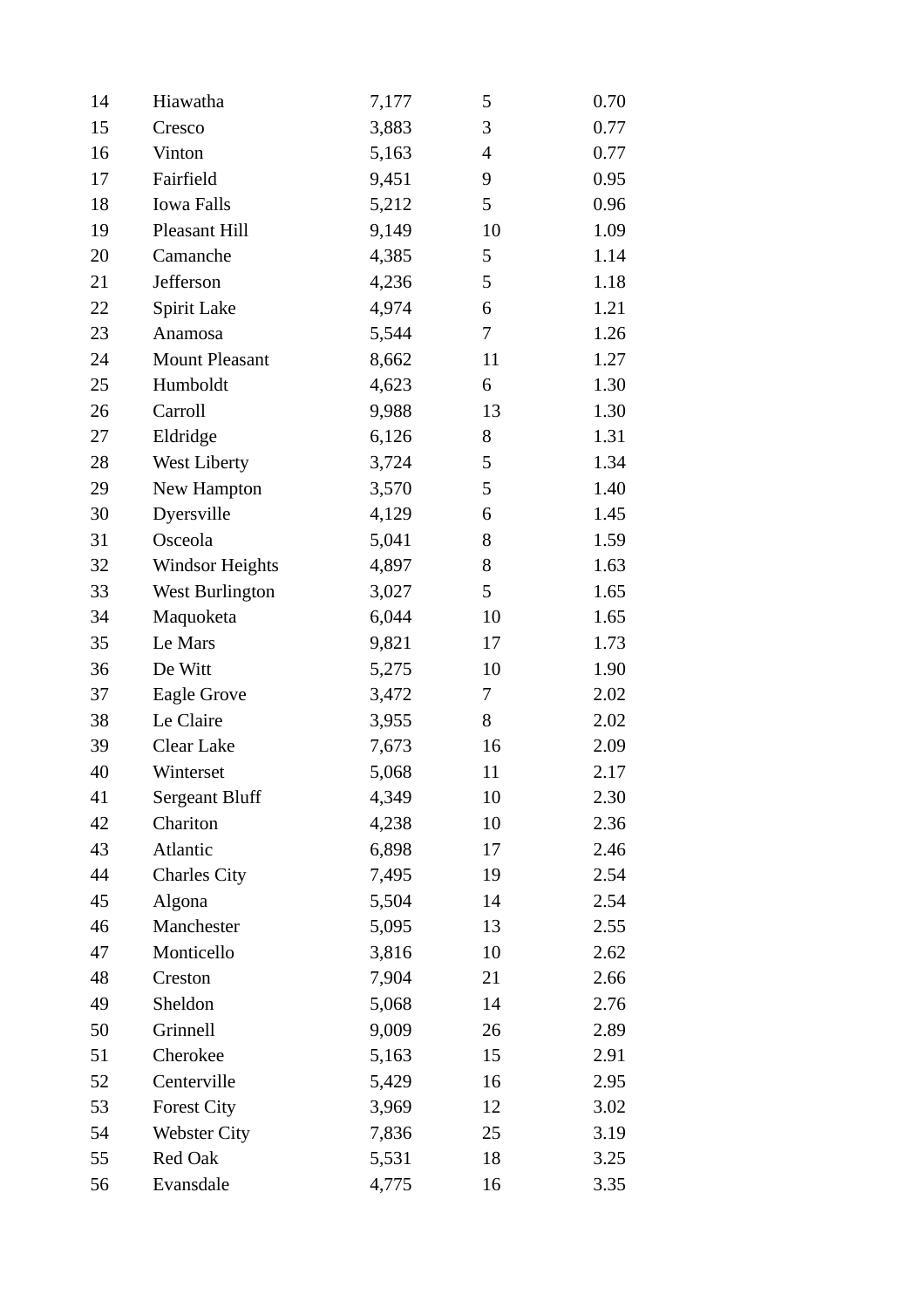| 57 | Clarinda    | 5,505 | 19 | 3.45 |
|----|-------------|-------|----|------|
| 58 | Estherville | 6,073 | 22 | 3.62 |
| 59 | Adel        | 4,133 | 16 | 3.87 |
| 60 | Glenwood    | 5,271 | 21 | 3.98 |
| 61 | Carlisle    | 3,970 | 21 | 5.29 |
| 62 | Perry       | 8,204 | 44 | 5.36 |
| 63 | Washington  | 7,397 | 40 | 5.41 |
| 64 | Emmetsburg  | 3,791 | 22 | 5.80 |
| 65 | Oelwein     | 6,224 | 39 | 6.27 |
| 66 | Carter Lake | 3,737 | 31 | 8.30 |

### **10,000 – 30,000 residents**

| Rank           | City              | Population | <b>Total Number</b><br>of Crimes | Crime Score |
|----------------|-------------------|------------|----------------------------------|-------------|
| $\mathbf{1}$   | Waukee            | 17,952     | 14                               | 0.78        |
| $\overline{2}$ | Johnston          | 20,435     | 17                               | 0.83        |
| 3              | <b>Mason City</b> | 27,618     | 26                               | 0.94        |
| $\overline{4}$ | Coralville        | 20,392     | 21                               | 1.03        |
| 5              | Clive             | 16,881     | 19                               | 1.13        |
| 6              | Altoona           | 15,924     | 19                               | 1.19        |
| 7              | Spencer           | 11,138     | 16                               | 1.44        |
| 8              | Pella             | 10,347     | 17                               | 1.64        |
| 9              | Ottumwa           | 24,792     | 72                               | 2.90        |
| 10             | North Liberty     | 15,359     | 53                               | 3.45        |
| 11             | Newton            | 15,111     | 55                               | 3.64        |
| 12             | <b>Storm Lake</b> | 10,819     | 51                               | 4.71        |
| 13             | <b>Boone</b>      | 12,627     | 63                               | 4.99        |
| 14             | Fort Madison      | 11,041     | 57                               | 5.16        |
| 15             | Indianola         | 15,183     | 80                               | 5.27        |
| 16             | Waverly           | 10,118     | 55                               | 5.44        |
| 17             | Marshalltown      | 27,913     | 154                              | 5.52        |
| 18             | Muscatine         | 23,057     | 140                              | 6.07        |
| 19             | Clinton           | 26,375     | 165                              | 6.26        |
| 20             | Burlington        | 25,762     | 162                              | 6.29        |
| 21             | Fort Dodge        | 24,524     | 168                              | 6.85        |
| 22             | Keokuk            | 10,767     | 94                               | 8.73        |

## **Over 30,000 residents**

| Rank City |        | Population | Total Number<br>of Crimes<br>Crime Score |      |
|-----------|--------|------------|------------------------------------------|------|
|           | Ankeny | 53,099     | 58                                       | 1.09 |
|           | Ames   | 62,514     | 75.                                      | 1.20 |